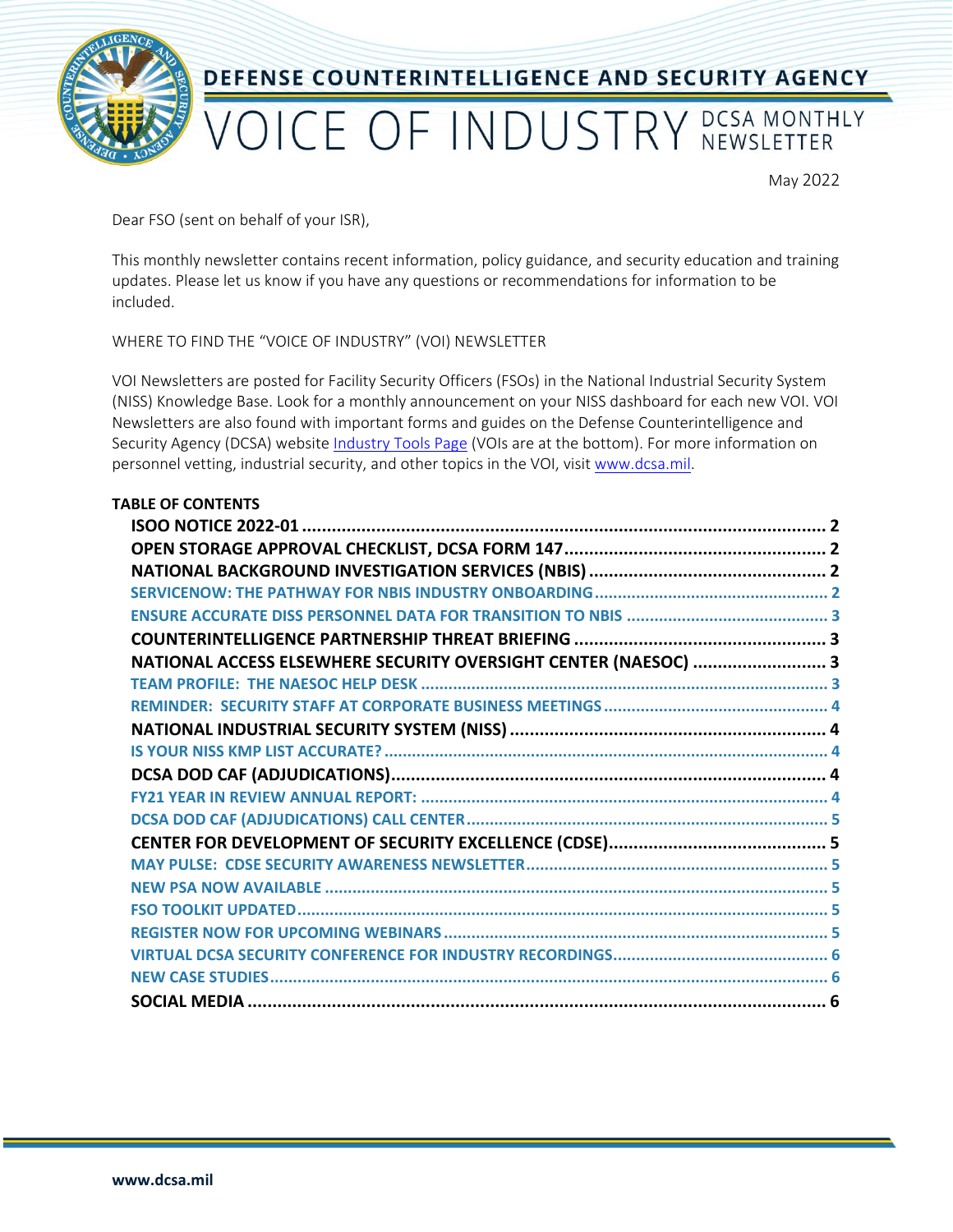

### <span id="page-1-0"></span>**ISOO NOTICE 2022-01**

On May 9, 2022, the Information Security Oversight Office posted ISOO Notice 2022-01, "Digital Signatures on Standard Form (SF) 312, Classified Information Nondisclosure Agreement." The notice addresses the use of digital signatures on the SF312.

DCSA is aware of the notice and is working with DoD on guidance for cleared contractors under DoD cognizance.

Until guidance on digital signatures is issued, cleared contractors under DoD cognizance should continue to have their employees physically sign the SF312.

## <span id="page-1-1"></span>**OPEN STORAGE APPROVAL CHECKLIST, DCSA FORM 147**

As the cognizant security agency for open storage, DCSA has created the Open Storage Approval Checklist, DCSA Form 147, for contractors to provide information describing a facility's classified holdings, the types of safeguards employed, and actual construction methods and materials to ensure compliance with the 32 CFR Part 117, NISPOM Rule; Part 2001.43, Storage of Classified Information; and Part 2001.53, Open Storage Areas.

The collection of this information is approved under OMB No. 0705-0006. Upon approval and signature by a DCSA industrial security representative, it becomes the official document of record that the Open Storage Area meets safeguarding requirements and permits use of the designated space.

DCSA will approve the use of all Open Storage Areas under DCSA cognizance in accordance with current published policy. Contractors do not have self-approval authority at this time.

This document can be found a[t NISP Resources](https://www.dcsa.mil/mc/isd/tools/) under the "FSO Forms" tab. A DCSA Form 147 Process Guide has been created to aid Industry in completing the form and is currently under review. It will also be located on this page under "FSO Guides" in the near future. An additional message will be sent in the VOI when the process guide has been posted.

### <span id="page-1-2"></span>**NATIONAL BACKGROUND INVESTIGATION SERVICES (NBIS)**

#### <span id="page-1-3"></span>**SERVICENOW: THE PATHWAY FOR NBIS INDUSTRY ONBOARDING**

As part of Industry onboarding into the NBIS system, DCSA will leverage the ServiceNow platform to host the NBIS Industry Onboarding Portal. ServiceNow is the same platform used for Secure Web Fingerprint Transmission (SWFT), and Defense Information Security System (DISS) statuses, notifications, and support services.

The NBIS Industry Onboarding Portal will enable Industry Partners to conveniently and effectively onboard into the NBIS system where they have access to an interactive onboarding readiness checklist; a training repository; a streamlined system access request process, and support.

DCSA is currently testing and preparing the portal for Industry Onboarding. For additional information and updates on NBIS Industry Onboarding, please visit the [NBIS Industry Onboarding](https://www.dcsa.mil/is/nbis/onboarding/ind_onboarding/) website.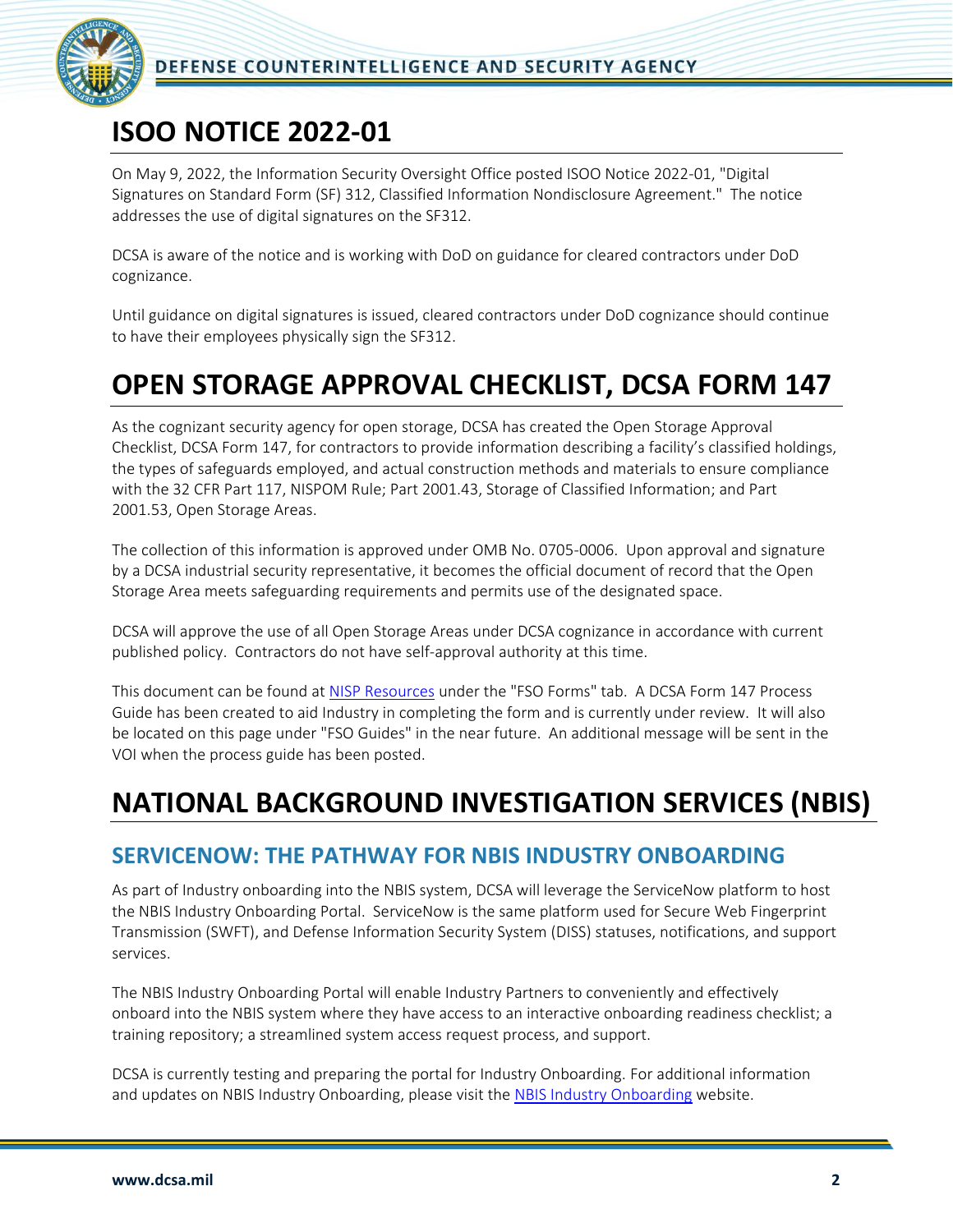

#### <span id="page-2-0"></span>**ENSURE ACCURATE DISS PERSONNEL DATA FOR TRANSITION TO NBIS**

Accurate and streamlined data migration from legacy systems to NBIS is critical to minimize mission impact. DCSA continues to utilize Data Quality Initiatives to ensure that data from DISS are accurate prior to transition to the NBIS system.

To prepare for data migration, DCSA recommends that Industry FSOs verify that all of their employees with clearance eligibility are listed within associated DISS Security Management Office prior to transition to NBIS.

It is requested that Industry Partners continue to properly manage their employee populations in DISS as this will aid with data migration and transition to NBIS.

For more details on Security Management Office consolidation, refer to the [DISS to NBIS Industry](https://www.dcsa.mil/Portals/91/Documents/IS/NBIS/DISS-to-NBIS-Industry-Hierarchy-Preparation-Guidance_031622.pdf)  [Hierarchy Preparation Guidance](https://www.dcsa.mil/Portals/91/Documents/IS/NBIS/DISS-to-NBIS-Industry-Hierarchy-Preparation-Guidance_031622.pdf) available on th[e NBIS Industry Onboarding](https://www.dcsa.mil/is/nbis/onboarding/ind_onboarding/) website.

## <span id="page-2-1"></span>**COUNTERINTELLIGENCE PARTNERSHIP THREAT BRIEFING**

The DCSA Counterintelligence Partnership Branch will host a secure video teleconference: Special Agents from the Air Force Office of Special Investigations (AFOSI) will present a threat briefing on the 2022 Farnborough International Air Show. The teleconference is only available to cleared industry and academia personnel with access to a secure teleconference line, and will be conducted on June 9 from 1:00 – 2:30 p.m. ET. Please click [AFOSI Threat Briefing](https://einvitations.afit.edu/inv/anim.cfm?i=668368&k=04674A0A7D5F) to register.

# <span id="page-2-2"></span>**NATIONAL ACCESS ELSEWHERE SECURITY OVERSIGHT CENTER (NAESOC)**

#### <span id="page-2-3"></span>**TEAM PROFILE: THE NAESOC HELP DESK**

Our Help Desk Team is the gateway for all NAESOC facility needs. At the Help Desk, we constantly monitor and respond to all emails sent to the NAESOC (dcsa.naesoc.generalmailbox@mail.mil), NISS messages, and the dedicated Help Desk Call line (888-282-7682, Option #7). The call line is staffed with live agents during normal business days.

The Help Desk Team gets you to the answer you need. It makes sure your request is assigned the appropriate level of urgency. Although you may actually talk to a different specialist each time you contact the Help Desk, all of the information you provide is collected, consolidated, and shared in order to maintain a good profile of your needs and support. Our specialists and Industrial Security Representatives are constantly reviewing and sharing your facility's risk and mitigation priorities.

Our team researches and identifies self-help topics and resources and integrates those into regular updates that are maintained on our [NAESOC Web Page.](https://www.dcsa.mil/mc/isd/naesoc/) You can find recorded and prepared informational and training webexes that can prepare you when asking for appropriate support as well as NISS, DISS, Special Briefings information, and FSO training and Frequently Asked Questions.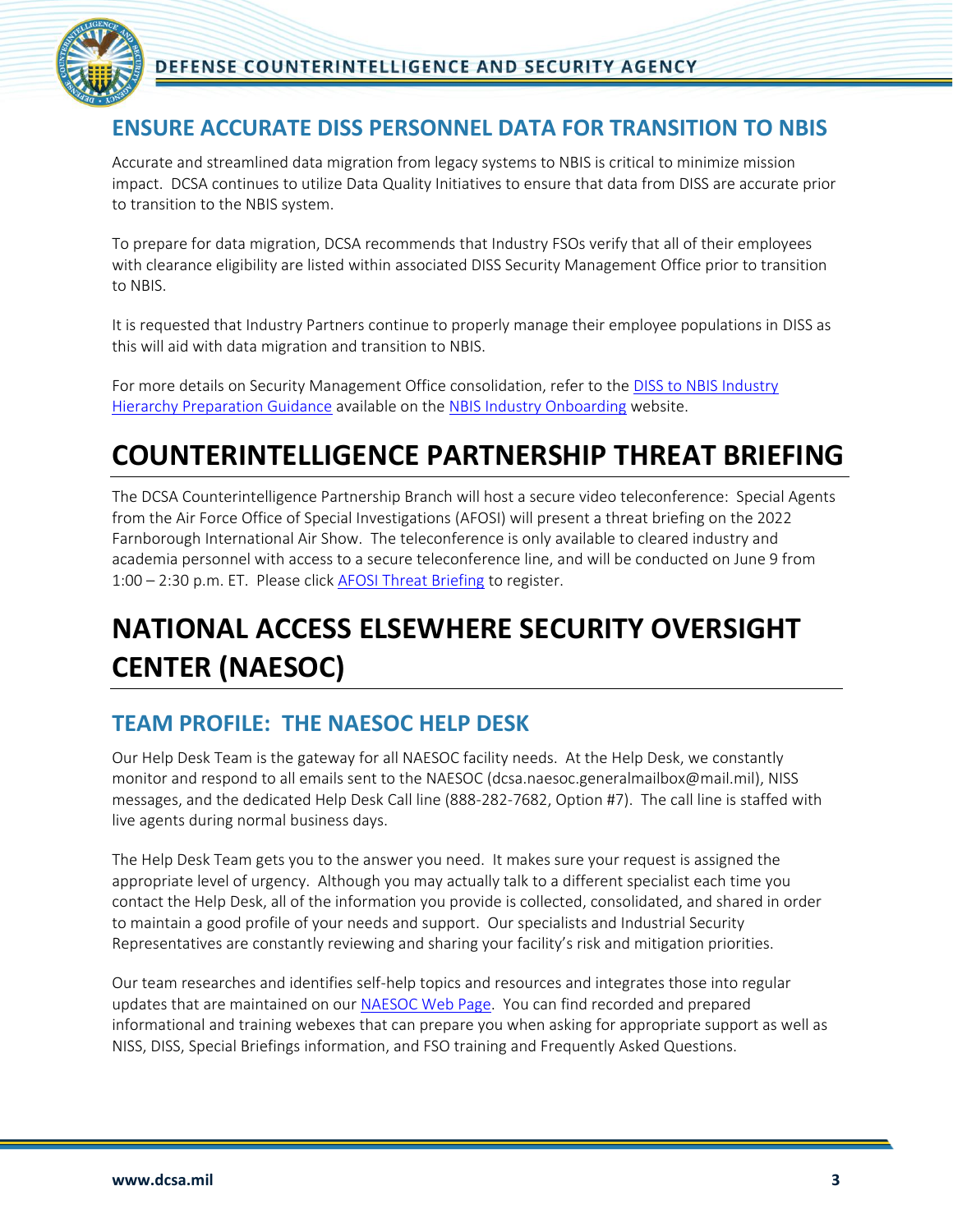

#### <span id="page-3-0"></span>**REMINDER: SECURITY STAFF AT CORPORATE BUSINESS MEETINGS**

The FSO has many important responsibilities in overseeing the security program for their cleared facility. Timely reporting of organizational changes to DCSA is a critical duty. To ensure that organizational changes do not impact the status of the Facility Security Clearance, it is both imperative and encouraged that the FSO is aware of potential organizational changes. This ensures the facilitation of reporting to DCSA in a timely fashion in compliance with NISPOM requirements, as well as for changes that must be reported upon entering into business acquirement discussions/agreements. Being involved in corporate business meetings helps ensure that the FSO is aware of such changes to provide the necessary reports. Remember: *A facility clearance cannot be sold.*

### <span id="page-3-1"></span>**NATIONAL INDUSTRIAL SECURITY SYSTEM (NISS)**

#### <span id="page-3-2"></span>**IS YOUR NISS KMP LIST ACCURATE?**

NISS Version 2.6.1 simplifies the process of updating your NISS Key Management Personnel (KMP) List. The job aid for updating contact information on the NISS KMP List can be found in the Knowledge Base under "Facility Profile Update Request - Full Operational Capability (Jun. 2020)."

Note: "Last Name" and "First Name" fields for FSO, Senior Management Official (SMO), and Insider Threat Program Senior Official (ITPSO) are intentionally greyed-out and are read-only because changes to this information requires a change condition package. The job aid on how to submit a change condition can be found in the Knowledge Base under "Reporting a Change Condition (Apr. 2021)."

For any technical questions with NISS, please contact the DCSA Knowledge Center at 888-282-7682 and select Option 2, then Option 2. The DCSA Knowledge Center hours of operation are Monday through Friday from 8:00 AM to 6:00 PM ET.

## <span id="page-3-3"></span>**DCSA DOD CAF (ADJUDICATIONS)**

#### <span id="page-3-4"></span>**FY21 YEAR IN REVIEW ANNUAL REPORT**

On behalf of DCSA, we are proud to share with you the DoD Consolidated Adjudication Facility (CAF) second annual report covering FY21. It highlights our accomplishments and continuous efforts to improve DoD-assigned adjudications and related personnel security eligibility determinations by enhanced business processes and streamlining security clearance process timeliness. In FY21, adjudications outpaced the Intelligence Reform and Terrorism Prevention Act (IRTPA) standards and our average timeline for initial background investigation decisions this year was 11 days. Our inventory is healthy and our adjudicative quality is good. Our goal and commitment to you is to remain focused on continuous improvement through FY22 and beyond. We welcome your feedback.

The report showcases the hard work and dedication that the DoD CAF (Adjudications) workforce contributes to supporting your operational readiness and risk management responsibilities. We appreciate your interest in adjudication issues, and our areas of prioritization and resourcing as we continue our transformation journey. We are committed to working with you to build strong partnerships and increase information sharing. Please take a moment to read and share our FY21 Year In Review Annual Report found on our [Resources Page](https://www.dcsa.mil/mc/pv/dod_caf/resources/) under the Resources tab.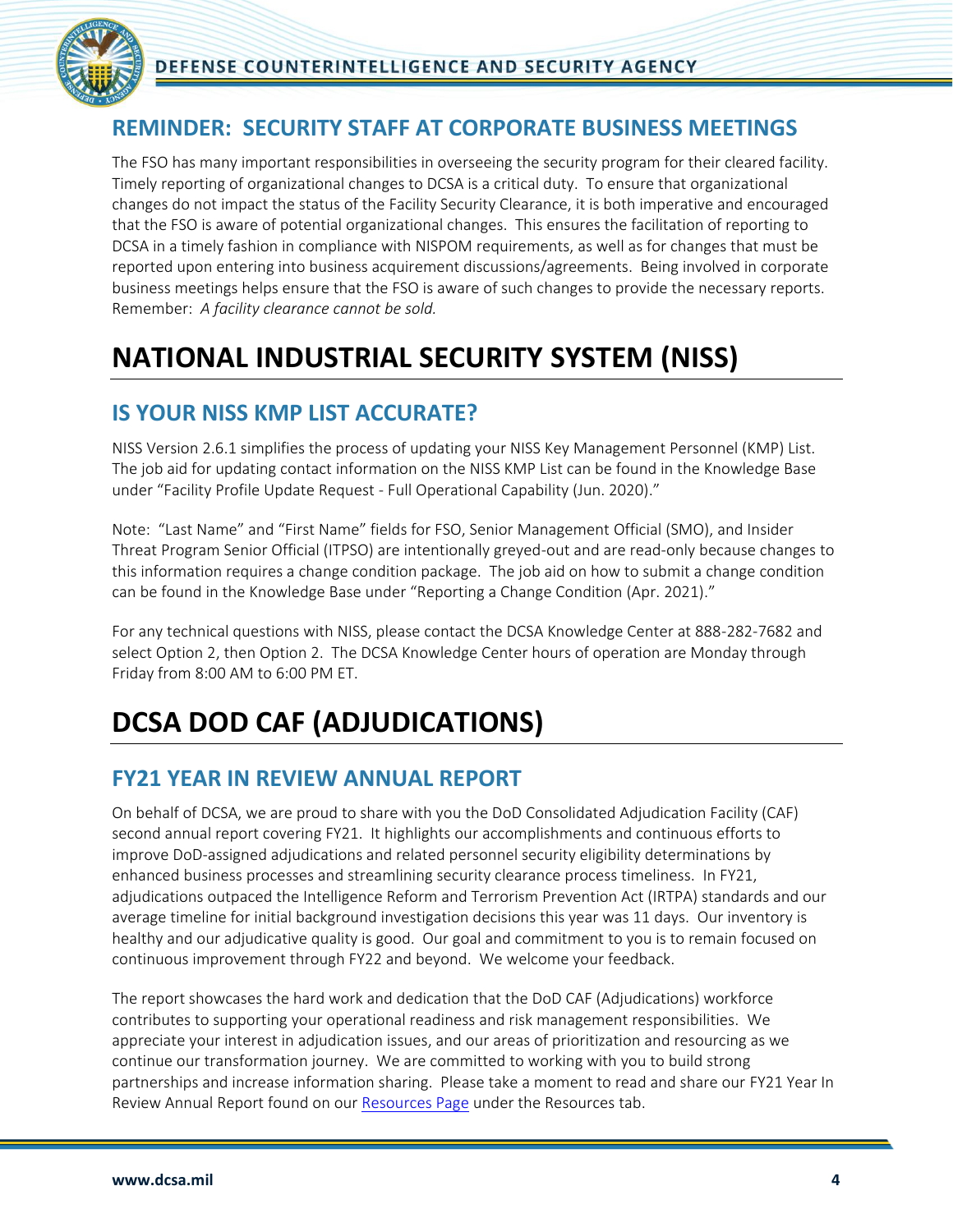

### <span id="page-4-0"></span>**DCSA DOD CAF (ADJUDICATIONS) CALL CENTER**

The Call Center is available by telephone or email for inquiries. For more information, please call 301-833-3850 or email the [DoD CAF \(Adjudications\) Call Center.](mailto:dcsa.meade.caf.mbx.call-center@mail.mil) We look forward to hearing from you.

## <span id="page-4-1"></span>**CENTER FOR DEVELOPMENT OF SECURITY EXCELLENCE (CDSE)**

#### <span id="page-4-2"></span>**MAY PULSE: CDSE SECURITY AWARENESS NEWSLETTER**

We recently released the CDSE Pulse, a monthly security awareness newsletter that features topics of interest to the security community. In addition, we share upcoming courses, webinars, and conferences. The May newsletter focused on Mental Health Awareness Month. Check out all the newsletters in CDSE's [Electronic L](https://www.cdse.edu/About-CDSE/CDSE-Electronic-Library/)ibrary or subscribe/update your current subscription to get the newsletter sent directly to your inbox by submitting your email address to [CDSE News!](https://www.cdse.edu/news/index.html)

#### <span id="page-4-3"></span>**NEW PSA NOW AVAILABLE**

CDSE has released a new Public Service Announcement (PSA) that explains the different platforms for our training, education, and certification offerings. View the CDSE Platform PSA [here!](https://www.dvidshub.net/video/841348/cdse-platform-psa)

#### <span id="page-4-4"></span>**FSO TOOLKIT UPDATED**

Check out the recently updated FSO Toolkit. The FSO Toolkit quickly points you to the resources you need to help you perform your role as a Facility Security Officer. There are 13 categories available to choose from, which house a vast array of different performance tools and resources that support your security program awareness training. Visit the **FSO Toolkit** today!

#### <span id="page-4-5"></span>**REGISTER NOW FOR UPCOMING WEBINARS**

CDSE invites you to participate in all our upcoming webinars:

- Disinformation and Insider Threat Thursday, July 7, 2022  $12:00 - 1:00$  p.m. ET
- Physical Security Posture: Security-In-Depth Wednesday, August 31, 2022  $12:00 - 1:00$  p.m. ET
- Counter Insider Threat Resources for Your Organization Thursday, September 8, 2022  $12:00 - 1:00$  p.m. ET

Visit [CDSE Webinars and Conferences](https://www.cdse.edu/catalog/webinars/index.html) to sign up for all three events and join the discussion!